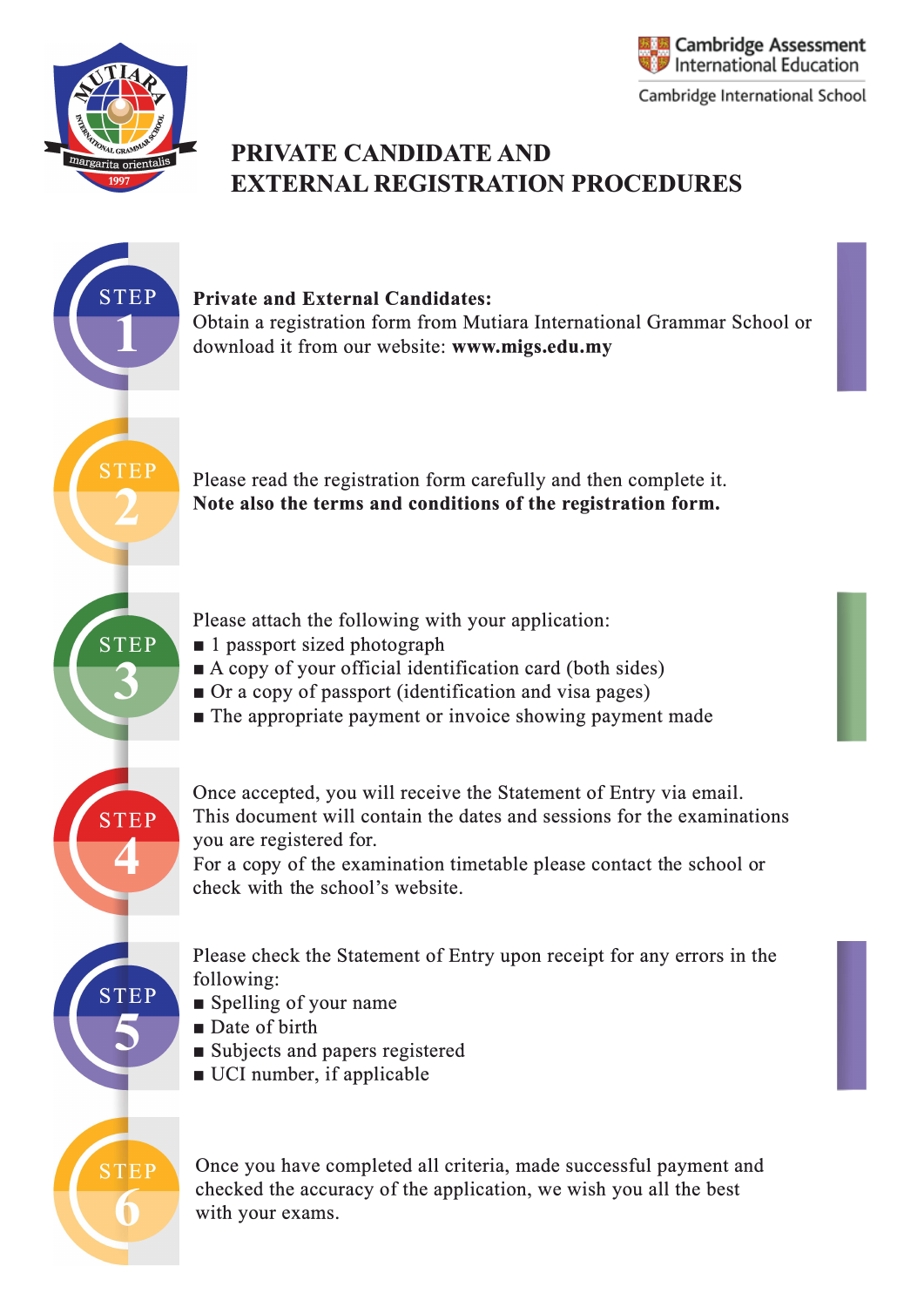| <b>Mutiara International Grammar School</b>                                                                                    |                                                     |  |  |
|--------------------------------------------------------------------------------------------------------------------------------|-----------------------------------------------------|--|--|
| CAMBRIDGE ASSESSMENT INTERNATIONAL<br><b>EDUCATION</b>                                                                         | <b>РНОТО</b><br>Affix your most recent              |  |  |
| INTERNATIONAL GENERAL CERTIFICATE OF SECONDARY EDUCATION                                                                       | passport size photo here<br>(write your name at the |  |  |
| <b>IGCSE / LEVEL EXAMINATIONS</b>                                                                                              | back of the photo)                                  |  |  |
|                                                                                                                                |                                                     |  |  |
| <b>Centre Number:</b><br><b>Candidate Number:</b>                                                                              |                                                     |  |  |
| <b>CURRENT SCHOOL NAME</b>                                                                                                     |                                                     |  |  |
| CANDIDATE NAME (AS PER IC / PASSPORT)                                                                                          |                                                     |  |  |
|                                                                                                                                |                                                     |  |  |
|                                                                                                                                |                                                     |  |  |
| <b>IC / PASSPORT NUMBER</b><br>DATE OF BIRTH (DD/MM/YY)<br><b>NATIONALITY</b>                                                  | <b>GENDER</b>                                       |  |  |
| CANDIDATE / PARENT / GUARDIAN'S H/P NUMBER<br>** Kindly complete this form in BLOCK LETTERS<br>** Use Ø for zero and 1 for one |                                                     |  |  |
| PARENT / GUARDIAN'S NAME                                                                                                       |                                                     |  |  |
|                                                                                                                                |                                                     |  |  |
| <b>EMAIL</b> (Mandatory)                                                                                                       |                                                     |  |  |
| <b>CANDIDATE'S EMAIL</b>                                                                                                       |                                                     |  |  |
|                                                                                                                                |                                                     |  |  |
| PARENT / GUARDIAN'S EMAIL                                                                                                      |                                                     |  |  |
|                                                                                                                                |                                                     |  |  |
| REGISTRATION PERIOD<br><b>NORMAL ENTRY</b><br>: From 17th Jul. 2020 - 27th Jul. 2020                                           |                                                     |  |  |
| <b>LATE ENTRY</b><br>: From 28th Jul. 2020 - 14th Aug. 2020                                                                    |                                                     |  |  |
|                                                                                                                                |                                                     |  |  |
|                                                                                                                                |                                                     |  |  |
| Your completed entry form must be accompanied by the following (please tick):                                                  |                                                     |  |  |
| A recent colour passport size photograph affixed to the entry form                                                             |                                                     |  |  |
| A copy of your passport or identity card                                                                                       |                                                     |  |  |
| The total examination fee                                                                                                      |                                                     |  |  |
|                                                                                                                                |                                                     |  |  |

## **BANK TRANSACTION DETAILS:**

| <b>BANK</b>   |  |
|---------------|--|
| <b>REF NO</b> |  |
| DATE/TIME     |  |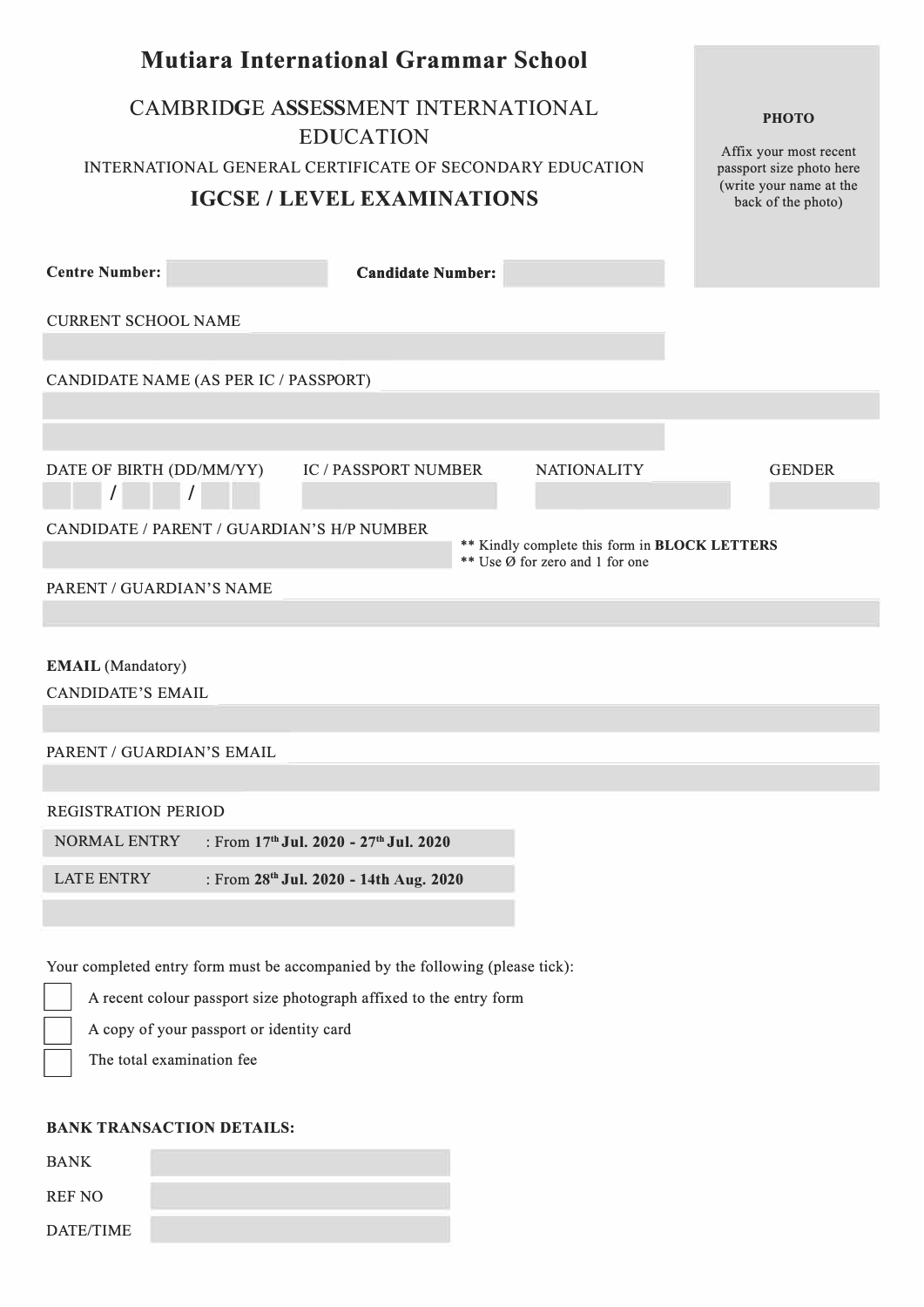#### **IGCSE Exam Entry Details:**

| <b>Syllabus Name</b>                                                                       | Code                                                                                       | <b>Component Information</b>                                                                 | <b>Option Code</b><br>(Thick in the BOX<br>the required code) |                          | Fee per<br><b>Syllabus</b><br>(RM) |
|--------------------------------------------------------------------------------------------|--------------------------------------------------------------------------------------------|----------------------------------------------------------------------------------------------|---------------------------------------------------------------|--------------------------|------------------------------------|
| Accounting<br>* May not be taken in the same<br>series as 7710.                            | 0452                                                                                       | 12: Paper 13<br>22: Paper 23                                                                 | AY                                                            | 12, 22                   | <b>RM900</b>                       |
| <b>Additional Mathematics</b><br>* May not be taken in the same<br>series as 4037.         | 0606                                                                                       | 12: Paper 13<br>22: Paper 23                                                                 | AY                                                            | 12, 22                   | <b>RM900</b>                       |
| <b>Biology</b><br>* May not be taken in the same<br>series as 0653, 0654, 5090, or<br>0610 | 12: Multiple Choice (Core) 13<br>22: Multiple Choice (Extended) 23<br>32: Theory (Core) 33 | GY                                                                                           | 12, 32, 62<br>(Core)                                          | <b>RM900</b>             |                                    |
| 5129.                                                                                      |                                                                                            | 42: Theory (Extended) 43<br>62: Alternative to Practical 63                                  | <b>CY</b>                                                     | 22, 42, 62<br>(Extended) | <b>RM900</b>                       |
| <b>Business Studies</b><br>* May not be taken in the same<br>series as 7115.               | 0450                                                                                       | 12: Short Answer / Structured Response<br>22: Case Study                                     | AY                                                            | 12, 22                   | <b>RM900</b>                       |
| <b>Chemistry</b><br>* May not be taken in the same<br>series as 0653, 0654, 5070, or       | 0620                                                                                       | 13: Multiple Choice (Core) 13<br>23: Multiple Choice (Extended) 23<br>33: Theory (Core) 33   | GY                                                            | 13, 33, 63<br>(Core)     | <b>RM900</b>                       |
| 5129.                                                                                      |                                                                                            | 43: Theory (Extended) 43<br>63: Alternative to Practical 63                                  | <b>CY</b>                                                     | 23, 43, 63<br>(Extended) | <b>RM900</b>                       |
| Geography                                                                                  | 0460                                                                                       | 13: Geographical Themes 13<br>23: Geographical Skills 23<br>43: Alternative to Coursework 43 | <b>BZ</b>                                                     | 13, 23, 43               | <b>RM900</b>                       |
| <b>Information and</b><br>Communication<br><b>Technology</b>                               | 0417                                                                                       | 12: Theory 12<br>02: Practical Test 02<br>03: Practical Test 03                              | DZ                                                            | 13, 22, 32               | <b>RM900</b>                       |
| Literature (English)<br>* May not be taken in the same<br>series as 0408.                  | 0486                                                                                       | 13: Poetry and Prose 13<br>23: Drama 23                                                      | AZ                                                            | 13, 23                   | <b>RM900</b>                       |
|                                                                                            |                                                                                            | 33: Drama (Open Text) 33<br>43: Unseen 43                                                    | <b>BZ</b>                                                     | 13, 33, 43               | <b>RM900</b>                       |
| <b>Mathematics</b><br>(Without Coursework)<br>* May not be taken in the same               | 0580                                                                                       | 12: Paper 12 (Core)<br>22: Paper 22 (Extended)                                               | AZ                                                            | 12, 32<br>(Core)         | <b>RM900</b>                       |
| series as 0607, 4024.                                                                      |                                                                                            | 32: Paper 32 (Core)<br>42: Paper 42 (Extended)                                               | <b>BZ</b>                                                     | 22, 42<br>(Extended)     | <b>RM900</b>                       |
| Physics<br>* May not be taken in the same<br>series as 0653, 0654, 5054 or                 | 0625                                                                                       | 12: Multiple Choice (Core) 12<br>22: Multiple Choice (Extended) 22<br>32: Theory (Core) 32   | GY                                                            | 12, 32, 62<br>(Core)     | <b>RM900</b>                       |
| 5129.                                                                                      |                                                                                            | 42: Theory (Extended) 42<br>62: Alternative to Practical 62                                  | <b>CY</b>                                                     | 22, 42, 62<br>(Extended) | <b>RM900</b>                       |
| <b>First Language English</b><br>(Oral Endorsement)                                        |                                                                                            | 12: Reading Passages (Core) 13<br>22: Reading Passages (Extended) 23                         | AU                                                            | 12, 32<br>(Core)         | <b>RM900</b>                       |
| * May not be taken in the same<br>series as 0510, 0511.                                    | 0500                                                                                       | 32: Directed Writing & Composition 33                                                        | CU                                                            | 22, 32<br>(Extended)     | <b>RM900</b>                       |
| <b>English as a Second</b><br>Language<br>(Speaking Endorsement)                           |                                                                                            | 12: Reading and Writing (Core)<br>22: Reading and Writing (Extended)                         | AY                                                            | 12, 32, 52<br>(Core)     | <b>RM900</b>                       |
| * May not be taken in the same<br>series as 0510, 0511 or 1123.                            | 0510                                                                                       | 32: Listening (Core)<br>42: Listening (Extended)<br>52: Oral Communication                   | <b>FY</b>                                                     | 22, 42, 52<br>(Extended) | <b>RM900</b>                       |
| <b>Malay (Foreign)</b>                                                                     | 0546                                                                                       | Reading 23<br>Speaking<br>Writing 43                                                         | B                                                             | 03, 23, 43               | <b>RM900</b>                       |
| <b>Mandarin (Foreign)</b><br>$(*)$                                                         | 0547                                                                                       | Listening 12<br>Reading 12<br>Speaking<br>Writing 42                                         | Y                                                             | 03, 12, 22,<br>42        | <b>RM900</b>                       |
| French (Foreign)<br>$(\star)$                                                              | 0520                                                                                       | Listening 12<br>Reading 12<br>Speaking<br>Writing 42                                         | $\mathbf Y$                                                   | 03, 12, 22,<br>42        | <b>RM900</b>                       |

( **\* )** *This paper is not offered for IGCSE at MIGS*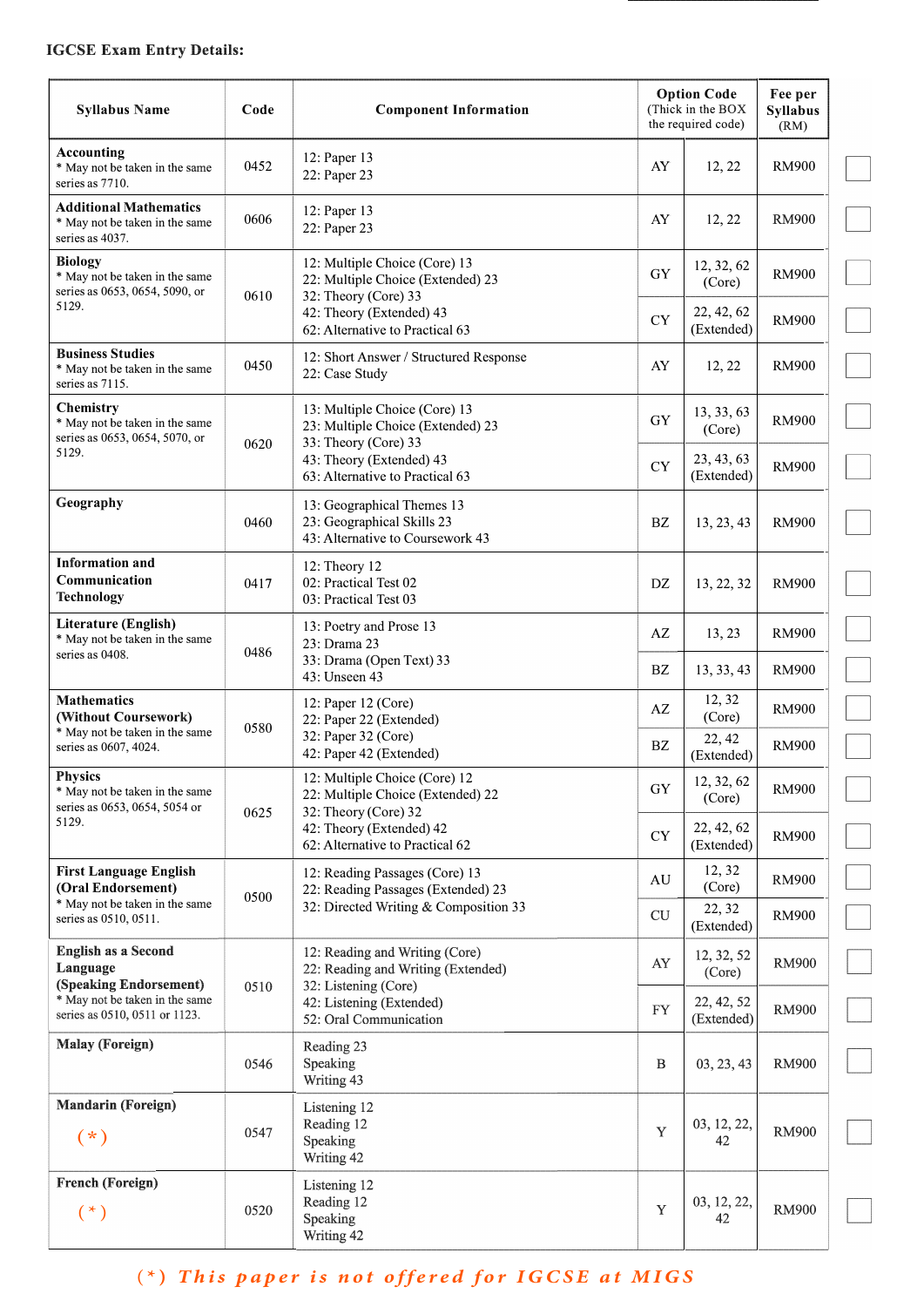### **PAYMENT DETAILS**

Please note that the fees indicated below are based of the sterling pound entry fees payable to Cambridge Assessment International Education:

| Total numbers of subjects or<br>x RM900.00<br>syllabus                                                                    | RM.                                                                                                                                                                                                                            |
|---------------------------------------------------------------------------------------------------------------------------|--------------------------------------------------------------------------------------------------------------------------------------------------------------------------------------------------------------------------------|
| If this is late entry the following fees are charged together with $A$ :                                                  |                                                                                                                                                                                                                                |
| Late Entry Registration Penalty Fee: 28 <sup>th</sup> Jul 2020 - 14th Aug 2020<br>RM150.00 per candidate (non-refundable) | RM 150.00                                                                                                                                                                                                                      |
| no. of syllabus x RM560.00 per syllabus (non-refundable)<br>PLUS $(+)$ :                                                  | RM FOR THE STATE OF THE STATE OF THE STATE OF THE STATE OF THE STATE OF THE STATE OF THE STATE OF THE STATE OF THE STATE OF THE STATE OF THE STATE OF THE STATE OF THE STATE OF THE STATE OF THE STATE OF THE STATE OF THE STA |
| Total amount (payable to "Mutiara International Grammar School Sdn Bhd")                                                  | <b>RM</b>                                                                                                                                                                                                                      |

Payment can be made by:

#### **Method 1: Electronic Bank Transfer**

Please indicate your child's name in the reference column on your payment via electronic transfer. All payment towards the above examinations is to be remitted in Ringgit, excluding all bank charges incurred when transferring payment to MIGS. Payment by electronic transfer is through our following Maybank account:

Company Name : MUTIARA INTERNATIONAL GRAMMAR SCHOOL SDN BHD<br>Account No : 514271611809

Account No : 514271611809<br>Swift Code : MBBEMYKL

 $:MBBEMYKL$ 

Bank Name : Malayan Banking Berhad

Bank Address : 2, Lorong Rahim Kajai 14, Taman Tun Dr Ismail, 60000. Kuala Lumpur, Malaysia.

#### **Method 2: Cheque**

Please make cheques payable to: **MUTIARA INTERNATIONAL GRAMMAR SCHOOL SDN BHD**